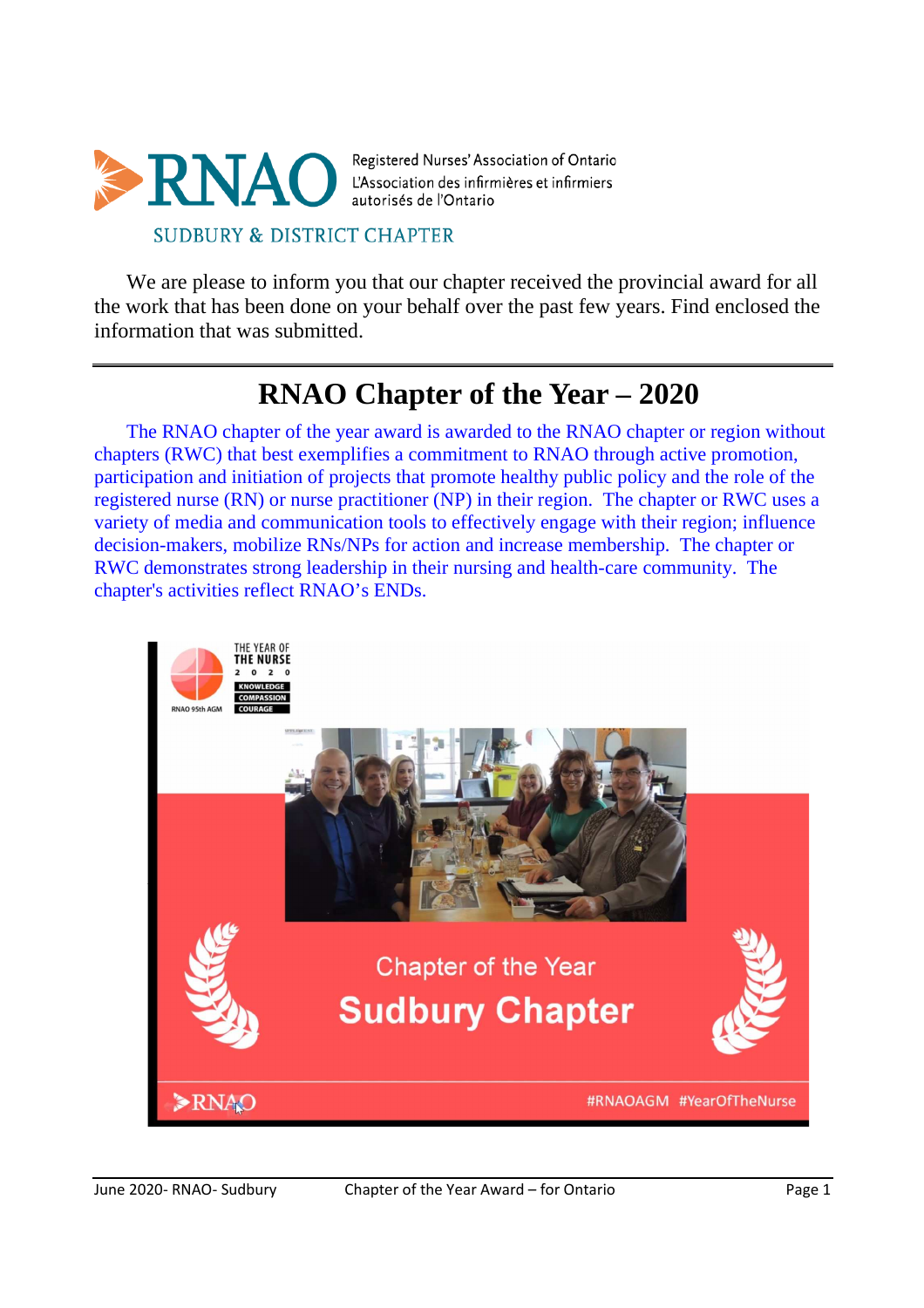## **The submission presented to the provincial RNAO Award Committee.**

## 1. Engage with registered nurses, nurse practitioners and nursing students to stimulate membership and promote the value of belonging to RNAO. \*

## RNAO-Sudbury-activities:

Our Chapter has the largest membership of all the chapters in our region. The chapter has been quite involved in hosting many activities to bring members - RNs and NPs, and B.Sc.N. students together. In 2019 we hosted 4 General Meetings for our members which have always included guest presentations to inform our membership of issues relevant to them or planned interactive sessions which engage membership in dialogue on membership perspectives of nursing issues or further recruitment to, and future directions of, the local chapter. In 2019 we hosted sessions related to mindfulness, Nursing leadership in Ontario, older adult mistreatment and Ontario policy reform. As part of our recruitment efforts we invite non-members (e.g. students and nursing professors) to join us at some local events so that they can experience and hear about the local nursing association's activities, as well as, understand the broader RNAO activities to promote nursing and the nursing profession and address issues relevant to profession and the clients we serve.

We have also actively engaged with representatives of our 2 local Schools of Nursing to support their past events School of Nursing Anniversary-2018) and current events and efforts (Lung Association presentation, discussion of research findings) to build strong relationships in support of local recruitment efforts and our association's visibility with the future local nursing workforce.

On an annual basis we host a Nursing Week Event. This event is the largest event of the year for our chapter and is an opportunity to recognize a number of nurses for their contribution to the profession, the community, and their clients. In order to increase the profile of nursing in our community we have had the mayor make a proclamation for the nursing week celebrations. Additionally, our chapter has had 4 awards for nurses for a number of years including: The nursing practice award; The special contribution to our community as a nurse award; The special contribution the nursing profession award and The RN of the year for the Sudbury Chapter award. In 2019, in order to engage nursing students, we created and introduced 3 awards for B.Sc.N. students. These were introduced at the recent general meeting and were very well received. The Nursing Week event would not be as successful without our partnerships. We have had a partnership with a local nursing group and mining group for many years. This partnership has allowed us to provide dinner and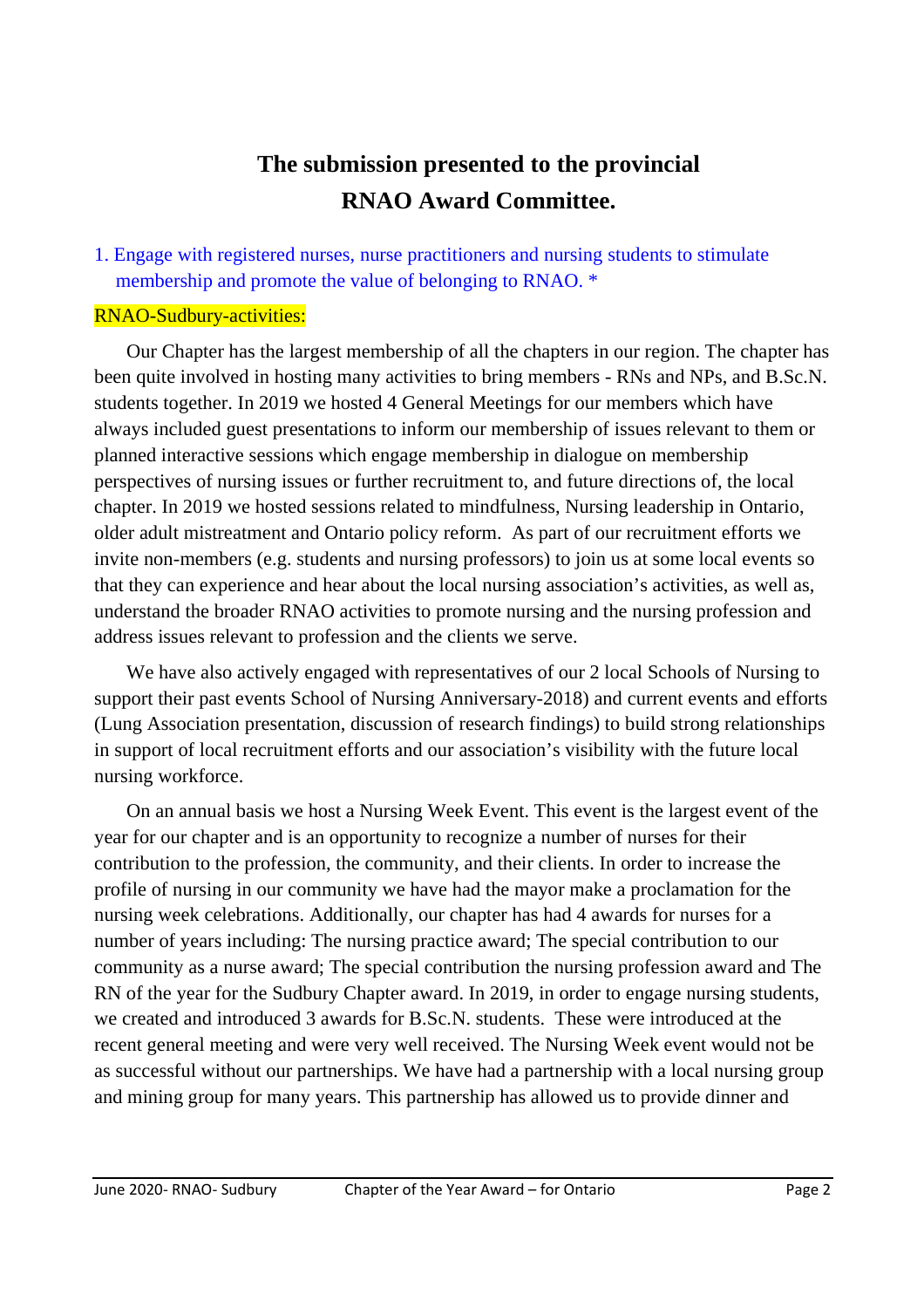awards at the event and support the promotion of our profession to those inside and outside of the health system.

Recently, to further engage our members, we have developed and distributed a newsletter highlighting the local work of the association, as well as, invited the members to engage with us. This, along with ongoing communication via email, our website and Facebook page, allows us to continuously interact with members, nurses and our community at large.

In 2019 our executive included members who represented diverse ages, genders, races, geographic locations, sexual orientations and participated in various interest groups that reflect this diversity (GNAO, RNIG).

These strategies have supported our growth over time, and we are recognized by many nurses and nursing students in our region to be active in engaging them and to offer many opportunities for them to network with their colleagues. As a chapter, we exemplify what a chapter should do to recruit and retain members.

#### =============

2. Advances the role and image of nurses as members of a vital, knowledge-driven, caring profession, and as significant contributors to health. \*

### RNAO-Sudbury-activities:

In order to advocate on behalf of our nursing colleagues, we meet with members and seek to identify their concerns and how we can best represent them. Additionally, we encourage our members to submit resolutions for the AGM to support them and their clients and actively include members who put their names forward as voting representatives in the review of RNAO resolutions. Furthermore, to actively advocate for nurses and contribute to the image of nursing in the public, we actively seek out regular meetings with our two local MPPs. This has allowed us to talk to them about issues that are important to nurses while building trust, and supporting them to see us as a credible source of information.

Members are involved on local committees and organizations to promote the role of registered nurses and ensure that we have a say in changes in health care. For example, two executive members sit on the regional clinical Ethics committee and assist in the discussions of the challenges that institutions are faced with, using ethics principles.

Locally we have had discussions about NCLEX and the concerns of B.Sc.N. students that are challenged and afraid of failing this exam. Support is provided by members and to schools of nursing in finding other options to help schools of nursing addressing the challenges that newly graduates face with the national exam. As previously mentioned, we offer presentations at a number of events. These presentations are often educational in nature. In 2019, we hosted a session for members to learn about local nursing perspectives and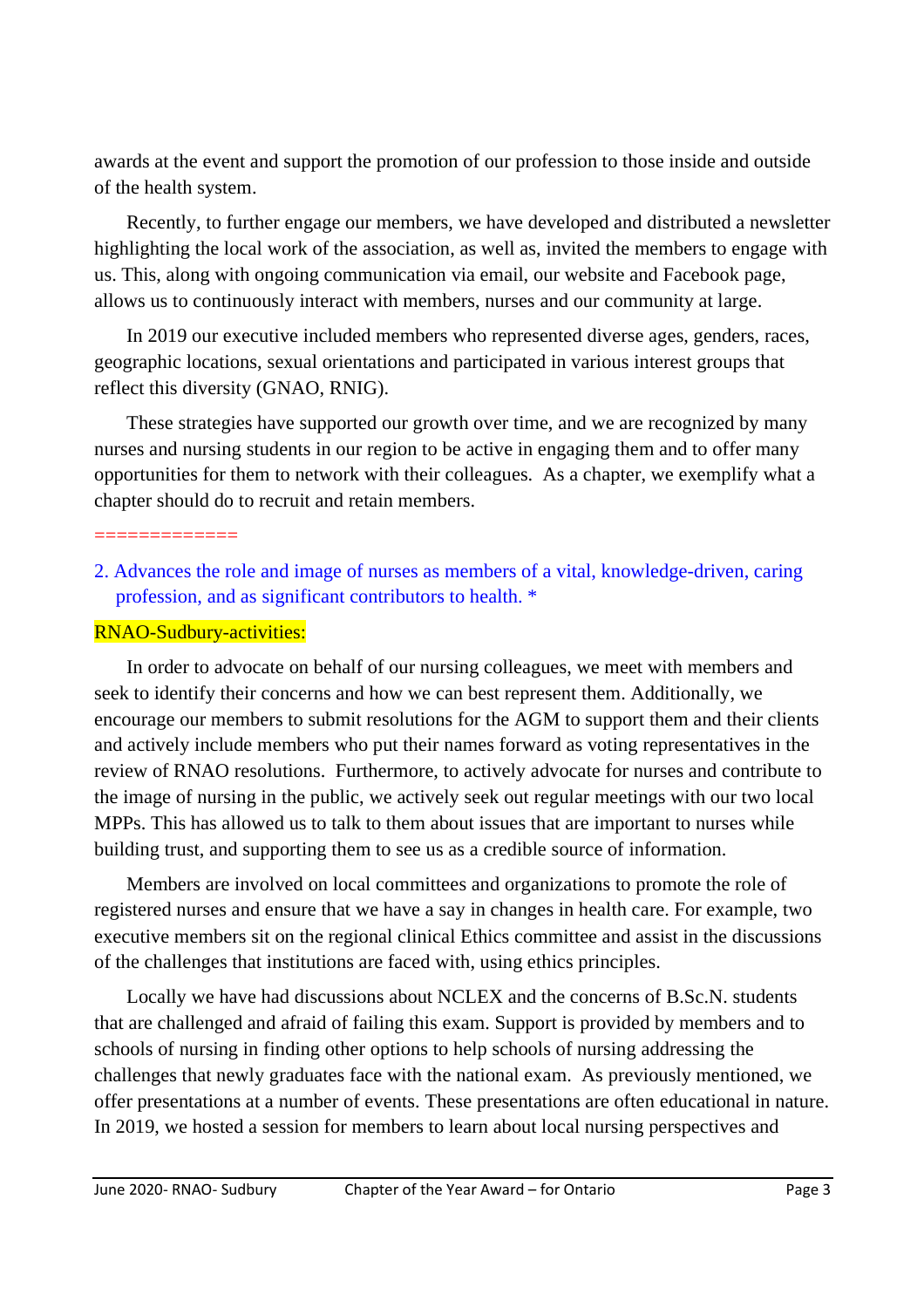issues related to older adult mistreatment. We also hosted a session with Michelle Acorn, the Provincial Chief Nursing Officer of MOH & MLTC, to help nurses understand the nursing supports in place across the province, as well as, future changes in our profession and sector.

Our chapter has over the years developed many activities to assist nurses in their work, amplify their voices and advocate for practices that are evidence informed. We are speaking out about nursing and health. Our support of improving health care services via various modes or interventions is greatly appreciated by the population and also by nurses themselves.

3. Speaks out on emerging issues that impact on nurses and the nursing profession, health and health services. \*

## RNAO-Sudbury-activities:

=======

This chapter is active in its engagement with the media to speak out on emerging issues. For example, interviews have been done with the radio, television and print media, as well as, social media. Local members are quite involved in speaking out against the cuts of services in health care and social programs. Members have expressed concerns regarding the lack of funding in hospitals and long-term care homes and the unprecedented impact on residents, patients and clients that this has for example, local lack of PSWs affecting the care of residents in LTC as well nursing staffing levels in these institutions.

We have in the recent past met with the CNE of our regional trauma centre to discuss issues the organization and nurses were experiencing and offered to support our fellow colleagues – RNs and NPs- where there are, while they are working at solving challenges and improving care despite the chronic lack of funds, and services adjustments.

We have engaged in discussing the potential amalgamation of five PHUs in our greater region and loosing Public Health Services in a local level with our MPPs.

We have members regularly posting and monitoring our social media account. We regularly respond to postings of local papers on Facebook by providing further information about topics of concern or for situations that we not well understood by the public (e.g. privatization of health care). We also engage our members through this medium to contribute to the debates and consultation on a number of issues (MAID, Public Health restructuring) to lend their collective voices on issues that affect them locally.

In our region, Registered Nurses from our chapter are visible and present to speak out about nursing and speak out for health and we are definitely not shy about this! Some of our members have improved the visibility of our profession in a significant manner to the benefit of the patients and clients that we are serving untimely!